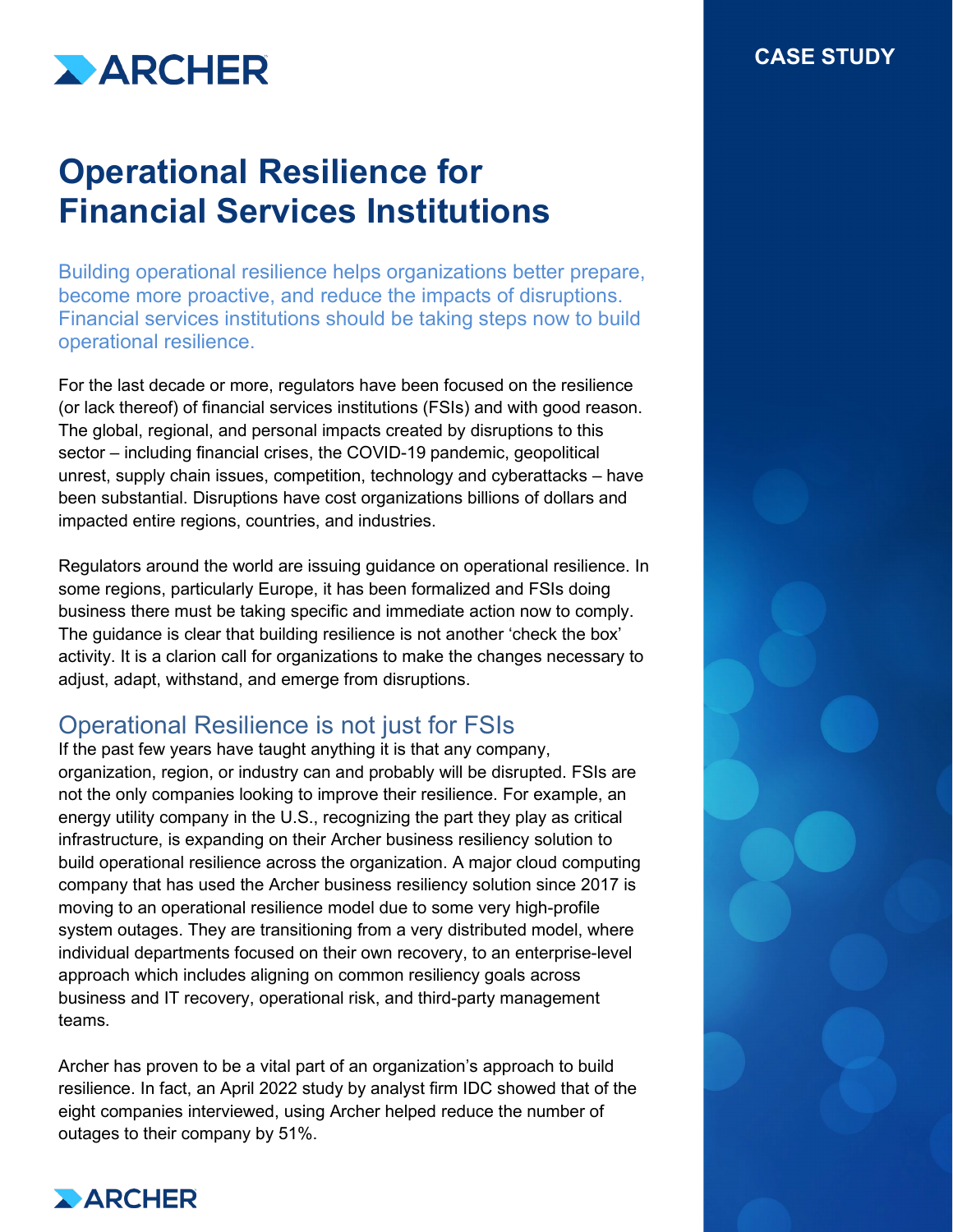## The Building Blocks & Regulatory Guidance

Regulatory guidance for the financial services industry suggests steps that provide a good foundation for building operational resilience. This methodology can be adapted for any organization to use, and the Archer Operational Resilience solution is aligned with this guidance, which includes:

- **Identify your important business services** focusing on what is most important to make resilient to continue to serve your customers.
- **Map interconnections and interdependencies** interrelate the supporting processes, locations, systems and third parties that support your important business services.
- **Set impact tolerances** understand the organization's true tolerance to disruptive impacts in quantifiable terms.
- **Operational risk management** align on one approach across your organization to identify, track, assess, and mitigate risks.
- **Scenario analysis** identify plausible disruptive scenarios that could adversely impact your organization's ability to provide your most important business services to customers.
- **Third-party risk management** include your third-party ecosystem in your analysis and actions to manage risks and build resilience.
- **Incident management** identify and mitigate the impacts of incidents early and effectively so they do not escalate to crises.
- **Business continuity planning and testing** continuously improve your organization's continuity plans for the business and IT and test them regularly, vigorously, and progressively.
- **Conduct 'lessons learned' exercises** regularly reflect on what is working well and what could be improved, particularly after scenario analysis and plan testing.
- **Reporting and monitoring**  produce insights that can be used at each level – from tactical to executive – to monitor, manage, and report on your organization's resilience status.

One global wealth management company took a practical approach to these steps by first inventorying where the processes mentioned above were already occurring and by which teams across the organization. This is a good example of leveraging existing practices versus creating new processes on top of existing ones.

Operational resilience should not be implemented as a new program. Rather, it should build upon current practices for business continuity, operational risk management, third-party risk management and other disciplines that play a role in building resilience across the organization.

*"Operational resilience is strong risk management and risk management done well."* 

> Risk systems manager, Global wealth management platform company

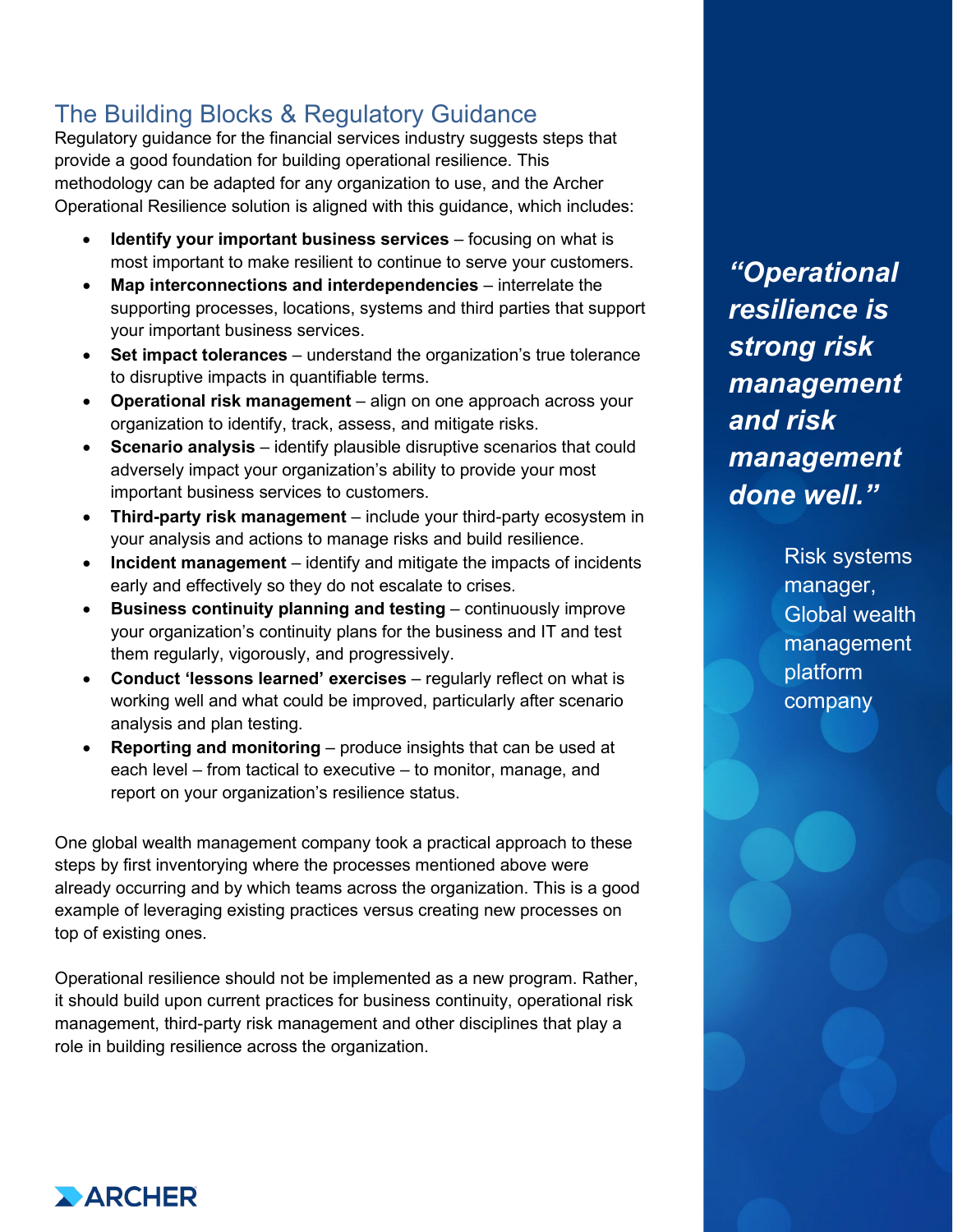#### Starting with the End in Mind

The global wealth management company is using Archer to build operational resilience by "starting with the end in mind." To ultimately build a resilient organization, they realized they would need to be able to track the progress and success of their efforts. To do that, they also understood they needed supporting metrics and reporting. In turn, they would need the information and data that feeds those metrics, and that data would need to come from various systems, processes, and initiatives across the organization.

They also realized they needed to 'divide and conquer', so they organized the company into "pillars" – such as cyber, IT, people, premises, and suppliers - that would be made resilient. This would allow them to approach each "pillar" individually as well as in the context of the holistic goal of building resilience across the company. They broke out each pillar into categories – such as an anti-malware category in the cyber pillar -- that enabled them to better organize their efforts. They identified owners for pillars, categories, and metrics, with distributed ownership coordinated and rolled up to working groups and, ultimately, the executive leader.

This wealth management firm said one of the keys to their success in building their operational resilience program was a strong program manager that understood their business needs and translated those requirements into functionality delivered via their Archer implementation.

As another example, a prominent bank in Australia created a one-page operational resilience dashboard to allow executives and team members to proactively view the status of their initiatives, including impact tolerance scenario exercises, self-assessments, dependency mapping projects, and current resilience ratings. Creating simplicity out of complexity is an important theme for companies who are successfully building resilience in their organizations.

#### Resilience for FSIs and Beyond

If the past few years have taught anything it is that any company, organization, region, or industry can and probably will be disrupted. FSIs are not the only companies looking to improve their resilience. An energy utility company in the U.S., recognizing the part they play as critical infrastructure, is expanding on their Archer business resiliency solution to build operational resilience across the organization. A major cloud computing company that has used the Archer® Business Resiliency solution since 2017 is moving to an operational resilience model due to some very high-profile system outages. They are transitioning from a very distributed model, where individual departments focused on their own recovery, to an enterprise-level approach which includes aligning on common resiliency goals across business and IT recovery, operational risk, and third-party management teams.